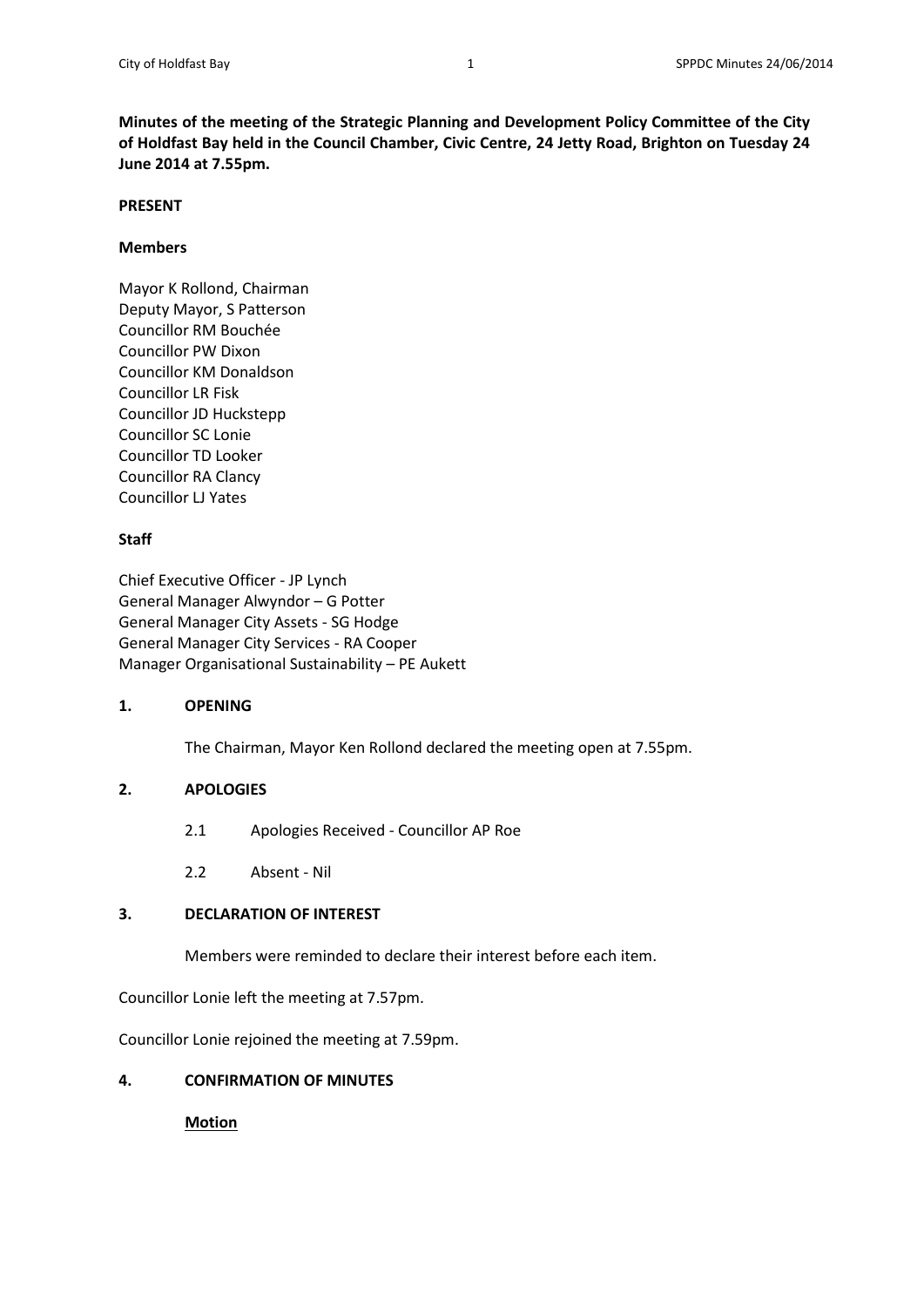# **That the minutes of the Strategic Planning and Development Policy Committee held on 10 June 2014 be taken as read and confirmed.**

Moved by Councillor Patterson, Seconded by Councillor Donaldson **Carried**

### **6. QUESTIONS BY MEMBERS - Nil**

## **7. MOTIONS ON NOTICE -** Nil

#### **8. ADJOURNED ITEMS**

## 8.1 **Adjourned Report - Better Development Plan (BDP) Conversion Development Plan Amendment**

At the Council Meeting held 10 June 2014, Councillor Bouchee moved and Councillor Fisk seconded that Report 170/14 be adjourned for two weeks to allow members further time to read and consider the report.

The report as presented at the Strategic Planning and Development Policy Committee held 10 June 2014 is represented for Members consideration. In accordance with the *Local Government (Procedures at Meetings) Regulations 2013* the debate regarding this item recommences at the point of the adjournment. The Elected Members who have spoken to the motion are Councillors Looker, Lonie, Bouchee and Fisk.

#### **Motion**

**That the Strategic Planning and Development Policy Committee recommends to Council:**

- **1. Considers the matters raised in public and agency submissions received during public consultation located at Attachment 1 to report 170/14.**
- **2. Endorses the 'Summary of Consultation and Proposed Amendments Report', located at Attachment 2 to report 170/14 for submission to the Minister.**
- **3. Endorses the 'Summary and Response to Agency Submissions table, located at Attachment 3 to report 170/14.**
- **4. Endorses the 'Better Development Plan (BDP) Conversion Development Plan Amendment – The Amendment – For Approval' located at Attachment 4 to report 170/14.**

Moved Councillor Looker, Seconded Councillor Lonie

#### **Amendment**

**That the Strategic Planning and Development Policy Committee recommends to Council:**